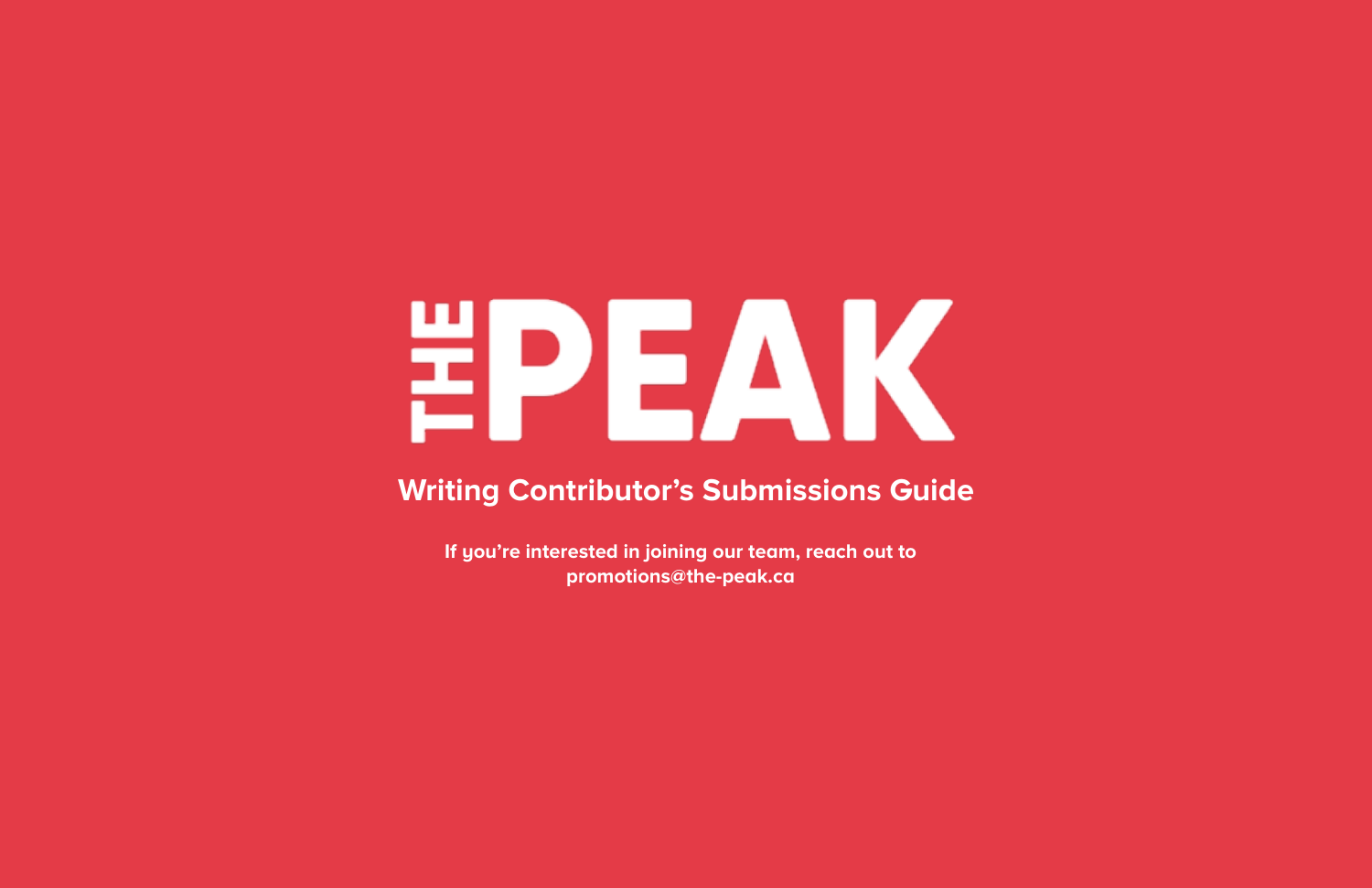# Tables of Contents

- Introduction (Welcome to *The Peak*!)
- Join our email list
- How to claim a story
- How to pitch a story
- Submission guidelines
- Extensions and late policies
- Peak week in a glance
- Editing your draft
- Contributor Appreciation Event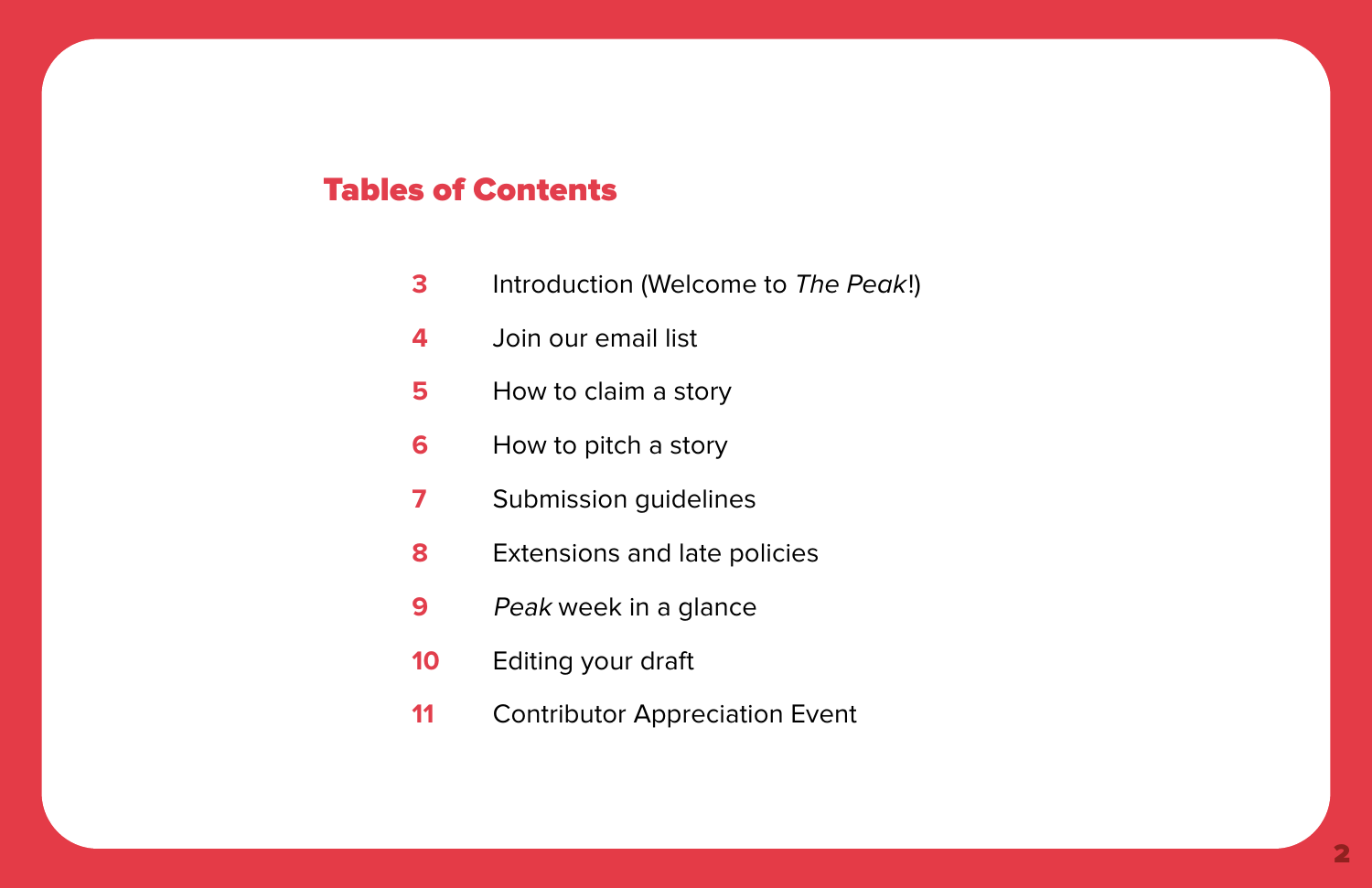# Introductions Welcome to The Peak!

Wanting to get involved with The Peak's but not sure how things work? Here's a rundown of how to get started on a story, how to send it in, and what the editing process will look like. This guide is intended for new contributors, but it's also a good resource for long-time writers to refer back to.

First things first, there are two ways to start writing for The Peak. You can claim one of the pitches from the weekly pitch emails, or you can pitch an original idea to one of our editors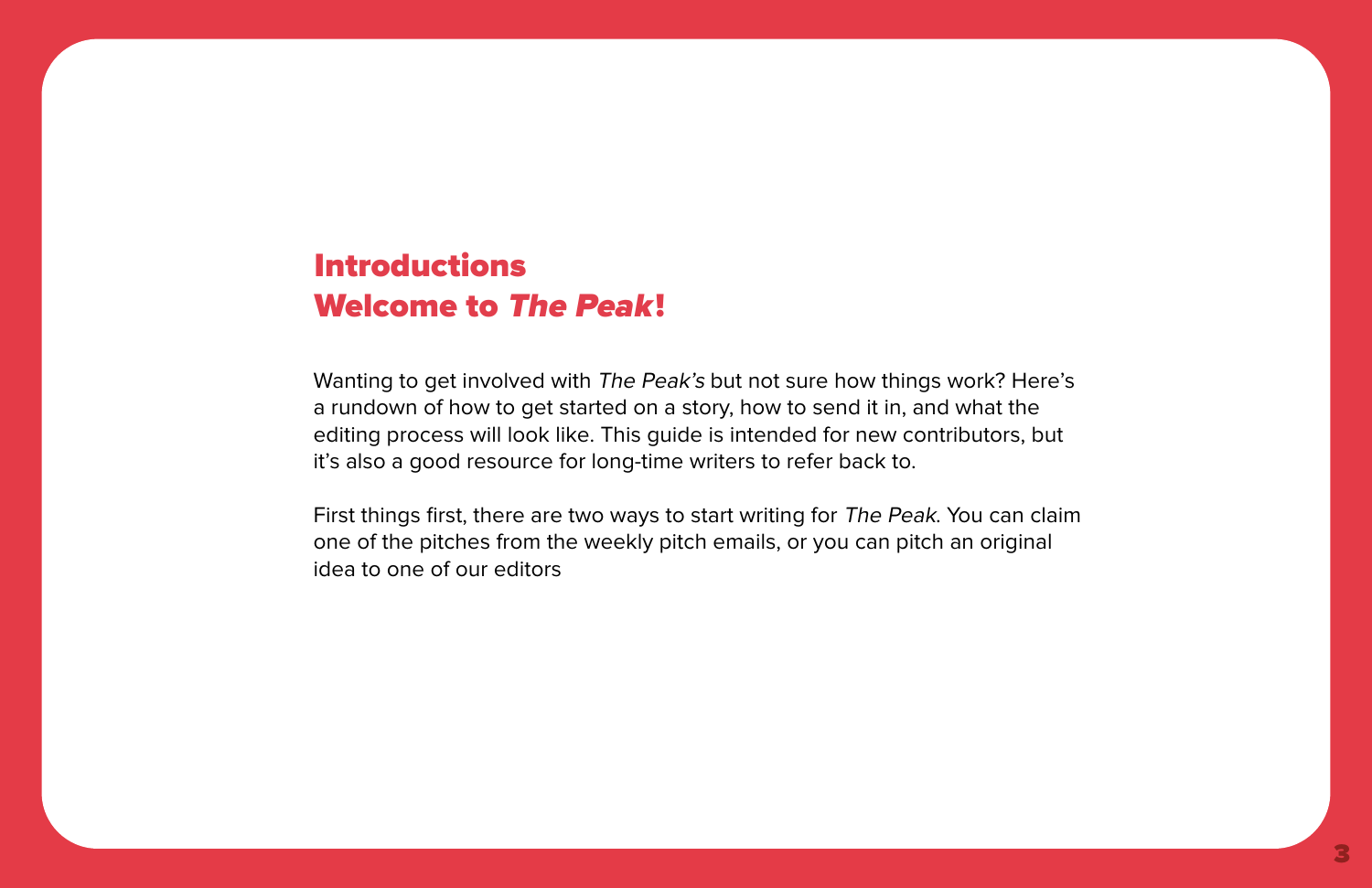# Join our email list

To start receiving pitch emails, you can either email the editor of the section you would like to contribute to (which you can find on our staff page) or email promotions@the-peak.ca saying which sections you would like to receive pitches for.

Additionally, every Friday at 2:00 p.m. The Peak hosts a virtual pitch meeting that everyone is invited to. This is where editors will discuss pitches before sending out their pitch emails and you will also be able to meet the staff who makes the paper (we are friendly I promise)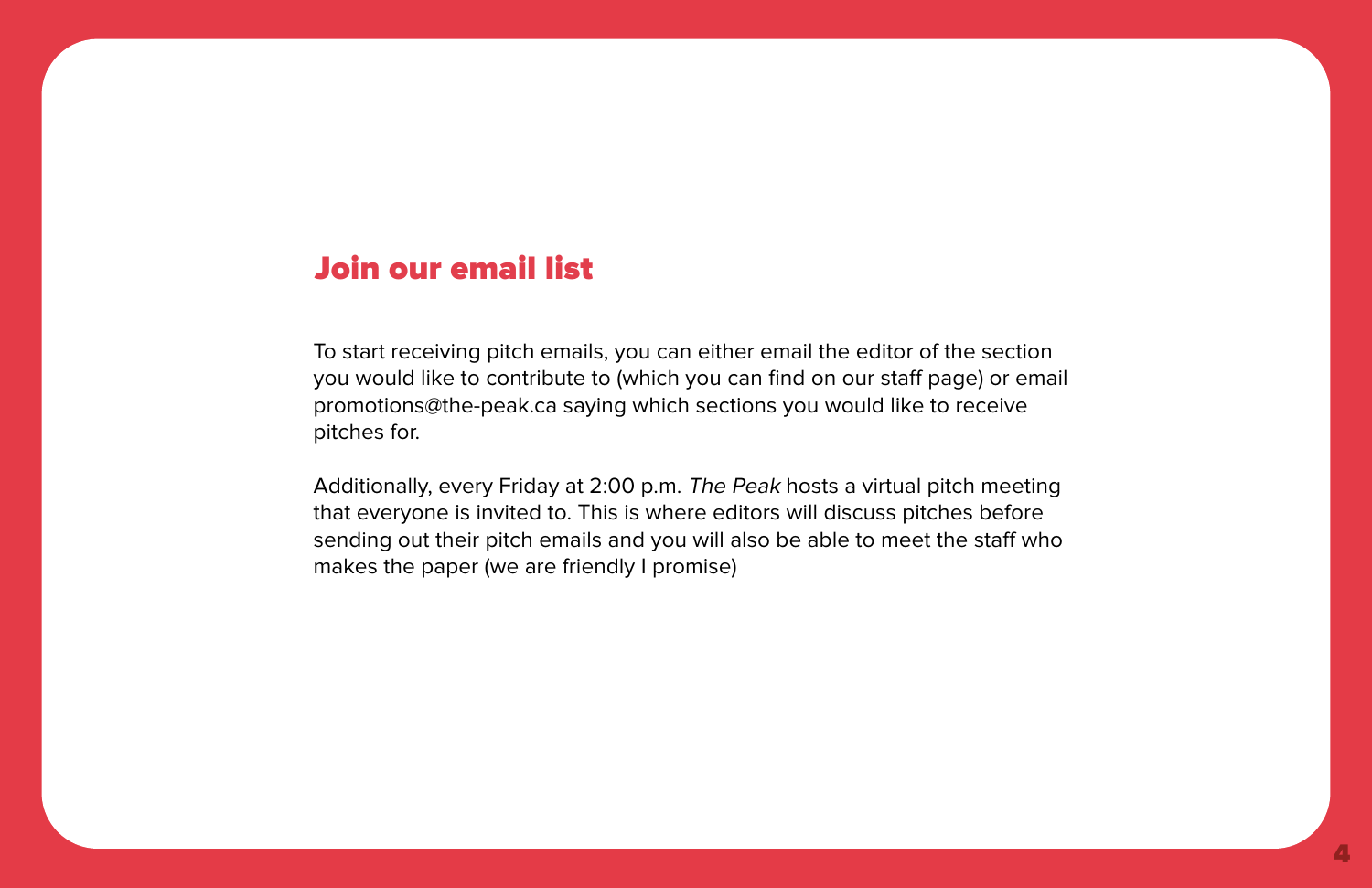## How to claim a story

Now that you are getting pitch emails, now it's the time to claim a pitch. Respond directly to the email and let the editor know which piece you would like to write.

In the response, make sure to let us know what direction you're planning on taking the piece. Editors will usually lay out some pretty specific guidelines as to what they want a piece to look like, but if you want to take your own spin on it then go for it. Be sure to be specific with what you are planning on doing, the more detail the better.

Once you have sent your email, wait for an editor to confirm the piece is yours before writing/submitting it. Pitches are first come first serve so if you want to write something be sure to grab the pitch quickly.

#### **Make sure you…**

Can meet the deadline.

understand the expected length and agree to the outlined pay for the piece.

can commit to making edits throughout the week after submission as we prepare your piece for publication. Just because we edit your piece does not mean the piece is awful. We edit each others pieces all the time at The Peak to make sure we are putting the best possible article out there.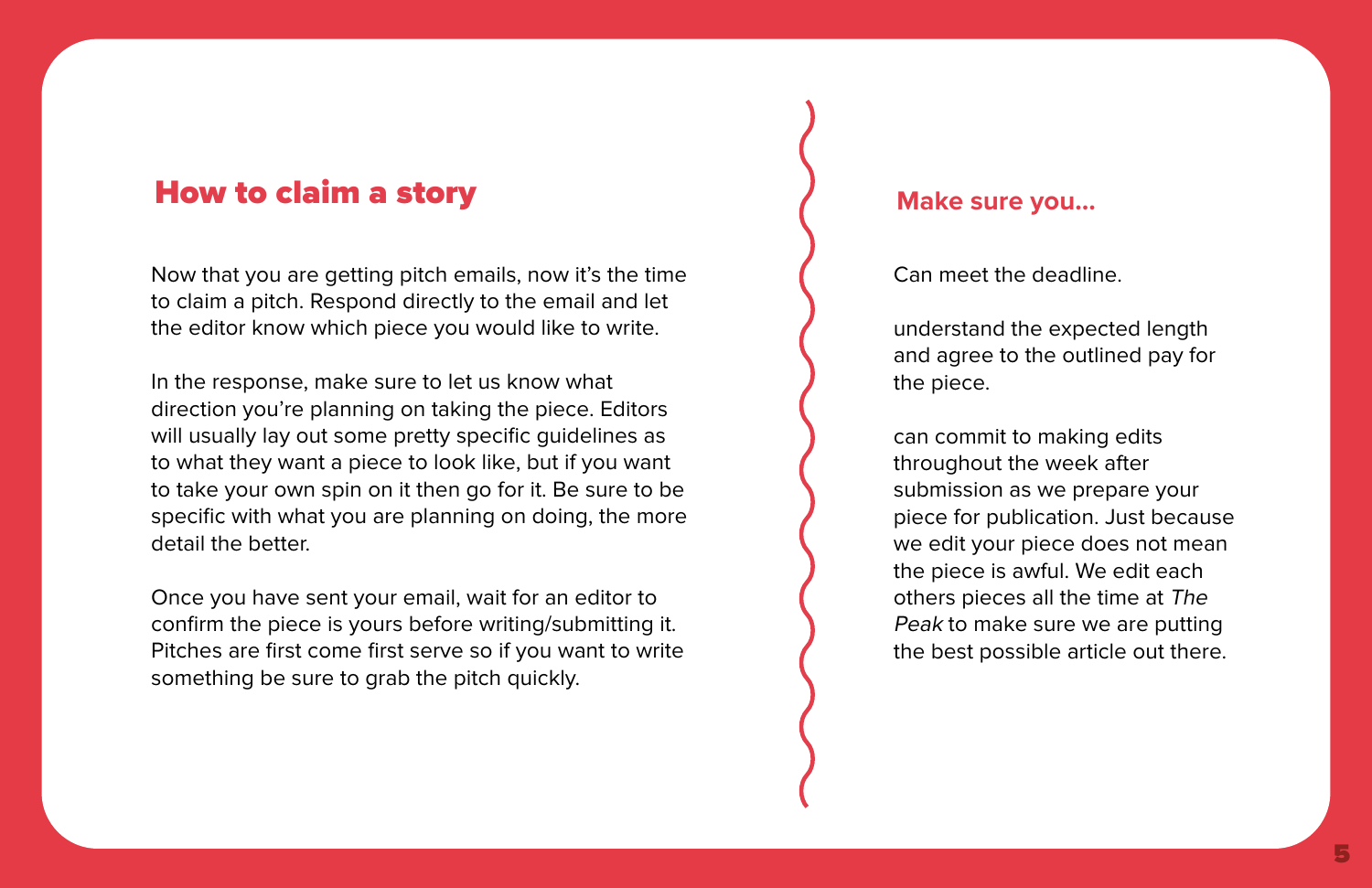# How to pitch your own story

Just because we send out a pitch email doesn't mean we aren't open to other ideas. If you have a story that you really want to write, send it to us.

Editors should respond within 48 hours of you sending your email. If you have not received a response, feel free to send a follow up email. That being said, don't spam our editors. We will get back to you as quickly as possible.

Keep in mind that once a story is assigned, it usually takes about two weeks minimum for it to be written, edited, and published. As such, **if you have a time-sensitive idea, pitch it as early as possible.**

**Always wait until your pitch has been approved before sending me a full draft.** We can't always accommodate surprise submissions, and we don't want to waste your work. It especially becomes a problem if you've sent a draft on a topic that another writer is already working on.

#### **Your pitch should include:**

#### **A proposed headline**

#### **The structure/guidelines**

Is your piece going to be a list? Longfrom news piece? Will it be largely dependant on images? etc.

#### **Approximate length**

Typically pieces we run are around 600 words, but if you think your topic needs more or less then that is fine too.

**The overall "point" of the piece**  aka be sure to be clear about what exactly you are going to be writing.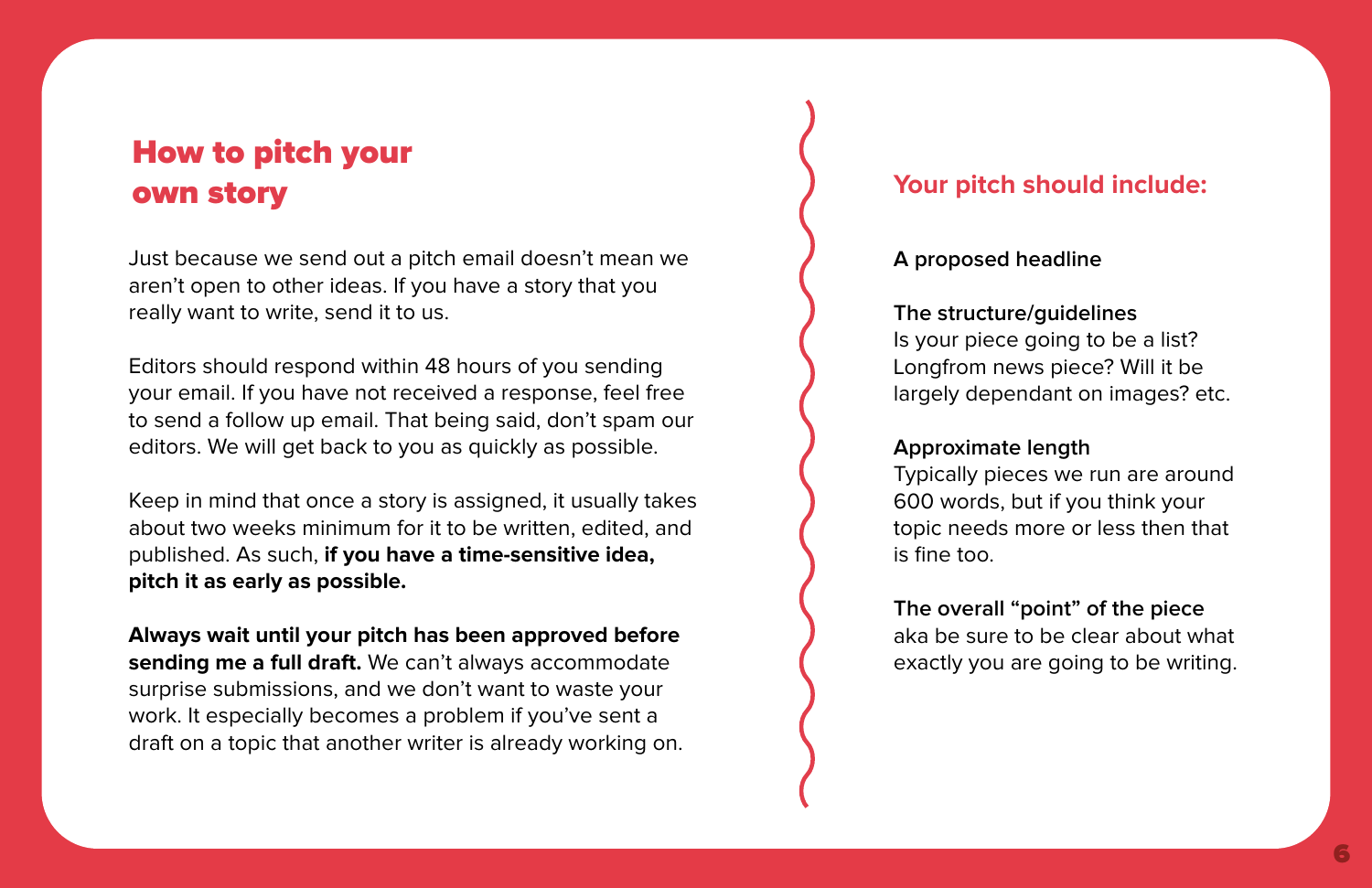# **Submission guidelines**  $\left\{\right.$  At the top of the piece you should include

#### **Send your draft as a Google Doc to the editor.**

You can do this by going to the right hand corner of the document, clicking share, and typing in the email address of the editor (making sure that you allow them to edit). Any other form of submission will not be accepted.

#### **Suggest a headline + deck (title + subtitle).**

If you're writing based on a pitch from the editor, you can usually use the headline from the pitch.

Before you start writing, you should format the document as follows:

> You should be writing in Times New Roman 12pt font Single spaced

# **the following with labels:**

**Headline:** the title of the piece and can quite often be the same as the title of the pitch.

**Deck:** should be one sentence that elaborates on the headline. Think of the headline as the title of a book and the deck a one sentence synopsis on the back. If you have trouble with this our editors will gladly be able to help you out.

**Author:** you, be sure to put your first and last name (or a pseudonym) so we can give you credit when we publish your piece

**Word Count:** how many words your piece is. To find this out, highlight all the words in the document and hit Command + Shift + C and it will show you

Struggling with how to format your document? [Use this template](https://docs.google.com/document/d/1fgmdz-iWh7cZKE5hENp8Gcr9pVU2ZGDXiPGqfEiAsdY/edit?usp=sharing)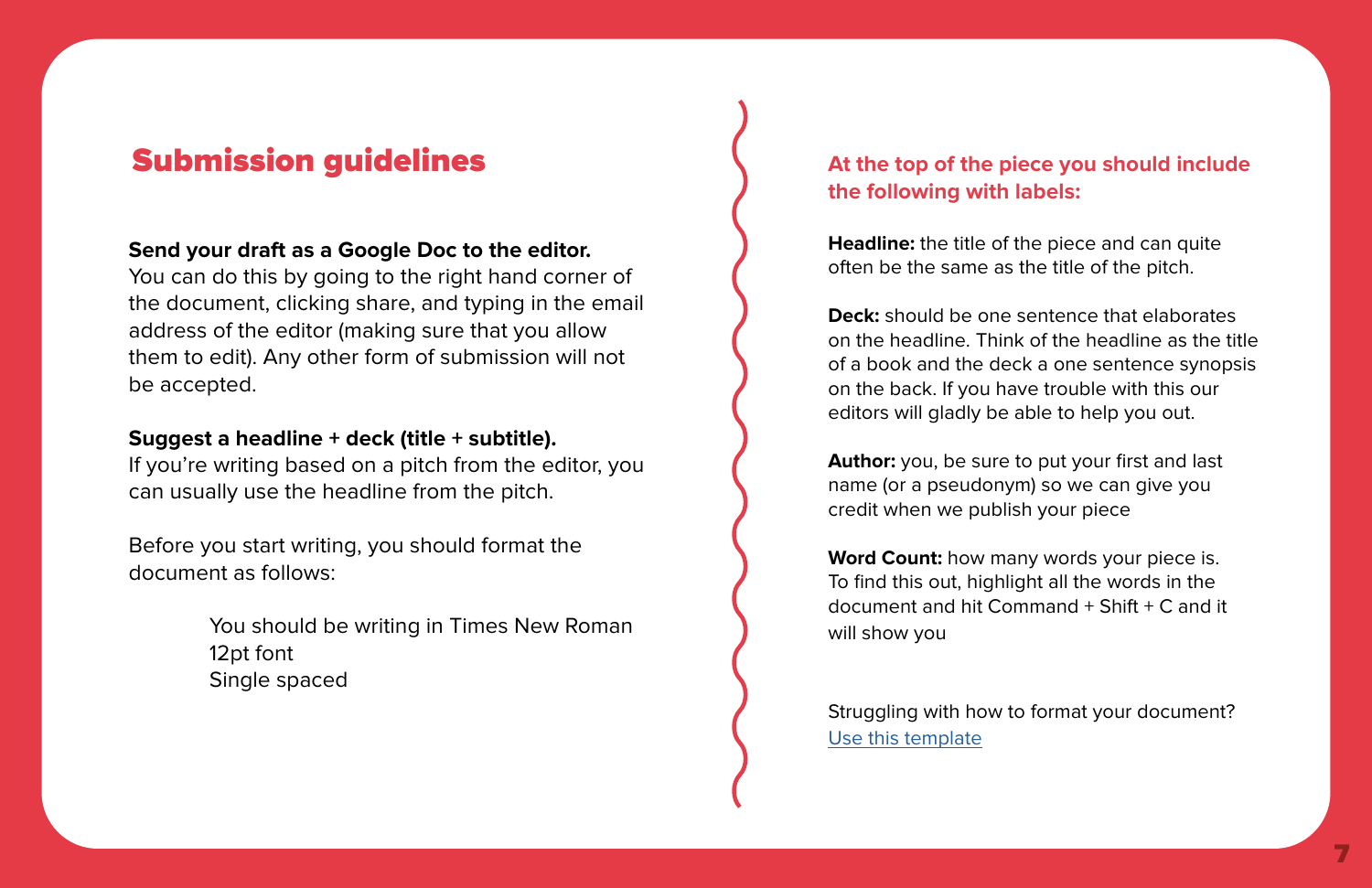# Extensions and Late Policies

Life happens, we get it. The sooner you can ask for an extension the better. You won't be penalized for it and we will work with you to make something work.

That being said, late pieces (without prior approval) will either be bumped to the bottom of the publication queue or may be killed entirely. Failure to submit pieces on time can result in your removal from future pitch emails so please just communicate with us if something happens.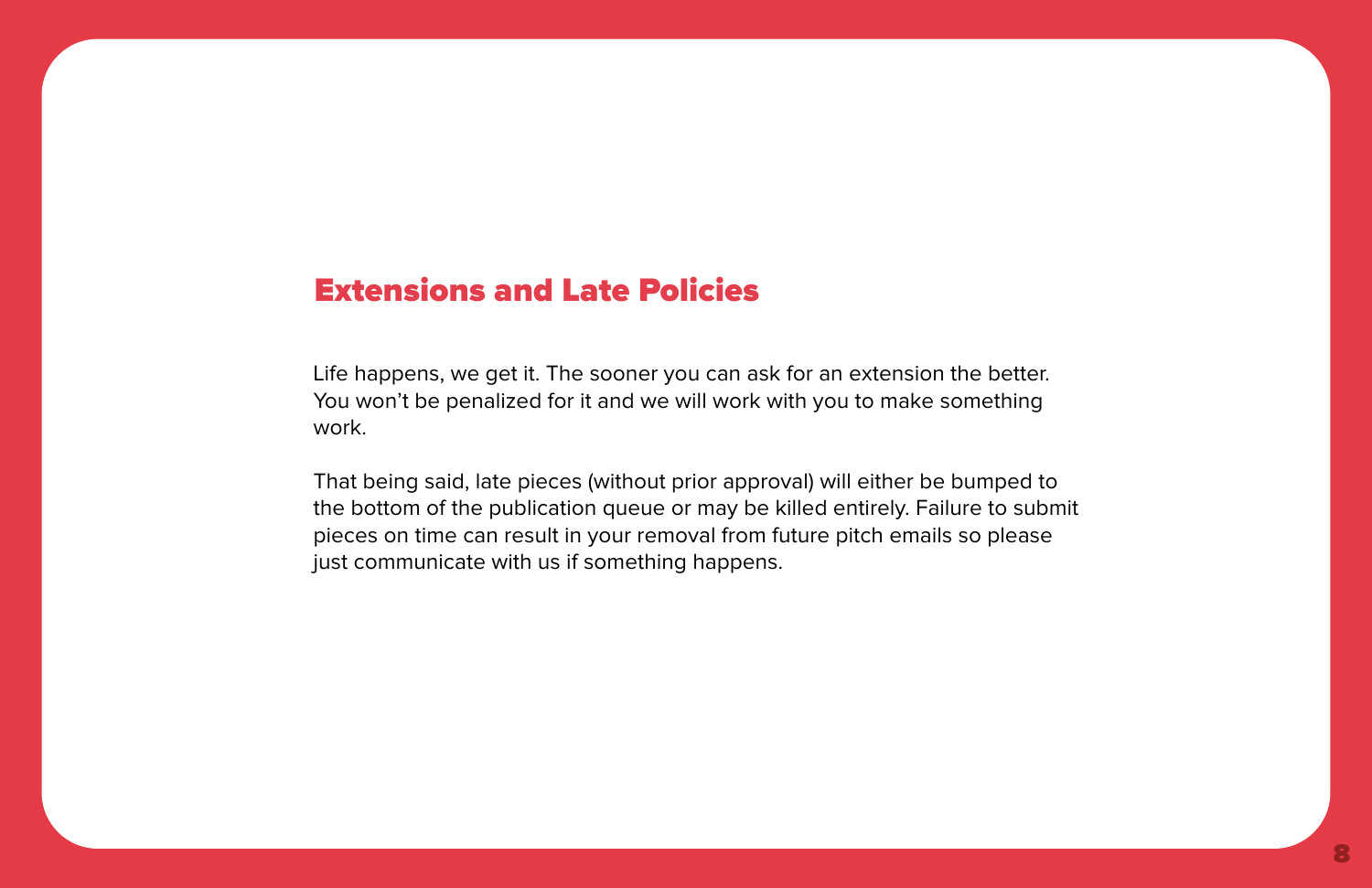# Editing your draft

Once you submit your draft on the due date, keep an eye on your inbox for any updates from the editor. Usually this will happen between Saturday and Monday, but each editor is different.

Once edits have been made by you and the editor, your piece is then sent to our Editor-in-Chief and Copy Editor for one final edit, so there may be some small changes that happen to your piece between when you're done edits and when it is published. Any large changes to the piece will be sent back to you to make sure you're okay with them, since at the end of the day it is your name being printed with it.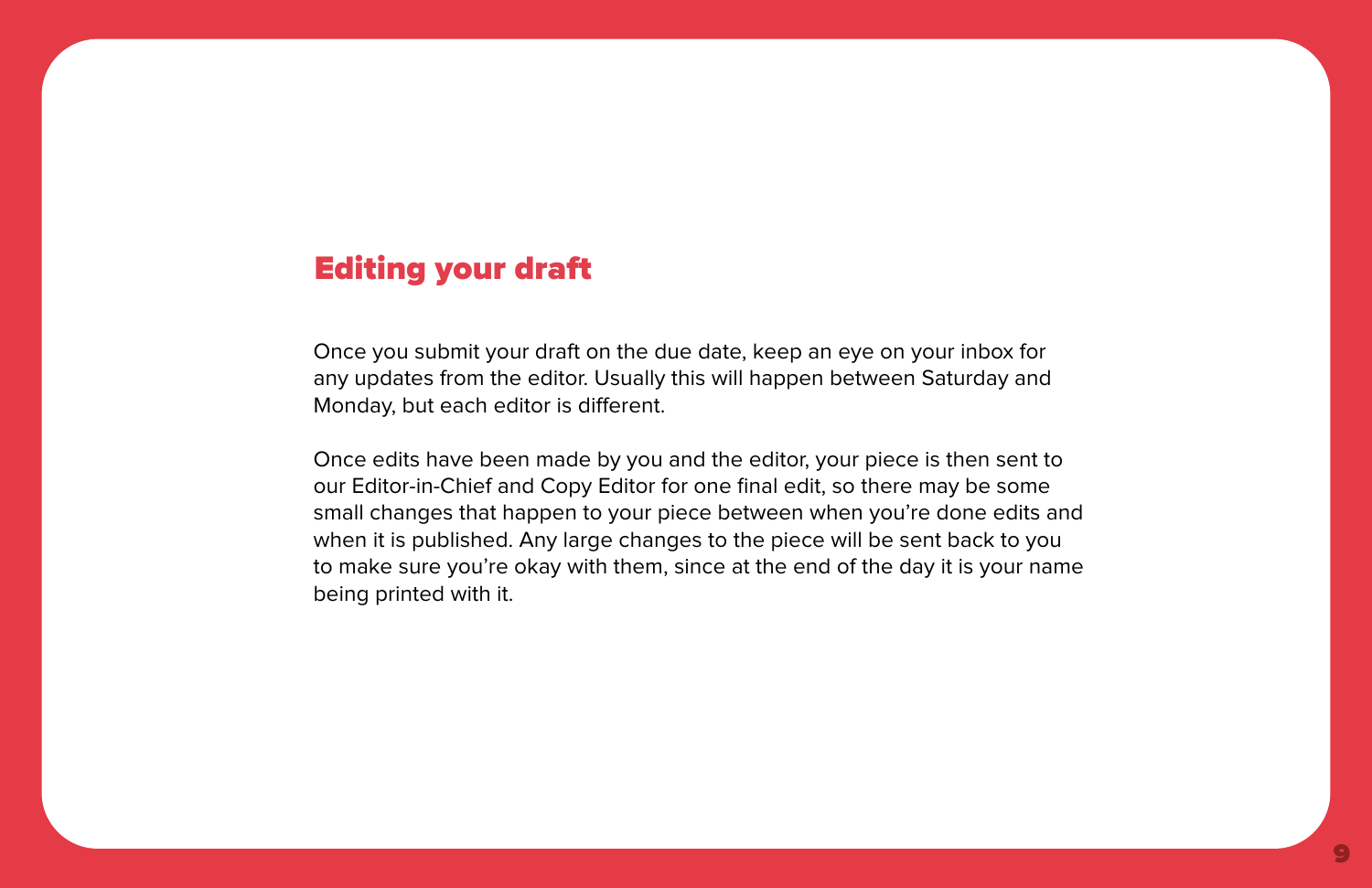# Peak week in a glance

We are a weekly publication, which means that every week there will be new requests sent out! Usually, a typical week goes something like this:

| <b>Sun</b>                              | <b>Mon</b>                              | <b>Tues</b>                                                                        | <b>Wed</b>  | <b>Thur</b> | Fri                                                                                     | <b>Sat</b>                              |
|-----------------------------------------|-----------------------------------------|------------------------------------------------------------------------------------|-------------|-------------|-----------------------------------------------------------------------------------------|-----------------------------------------|
|                                         |                                         |                                                                                    |             |             | Pitch meeting @<br>2pm<br>Pitch emails<br>sent out @ 5pm                                | Time you have<br>to write your<br>piece |
| Time you have<br>to write your<br>piece | Time you have<br>to write your<br>piece | Your piece is<br>sent to the<br>Editor-in-Chief<br>and Copy editor<br>for approval | Final edits |             | Article is due<br><b>PRODUCTION</b><br>DAY (all day)<br><b>PITCH</b><br><b>MEETINGS</b> |                                         |

**Production Day:** Design and layouts are done every Friday. This is typically when your pieces will be due to editors.

**Pitch Meetings:** Editors meet to discuss articles for the incoming week. Ideas for illustrations may come up, contributors who attend can grab the pitches right then and there! Meeting times are decided every semester. Email to find out how you can participate!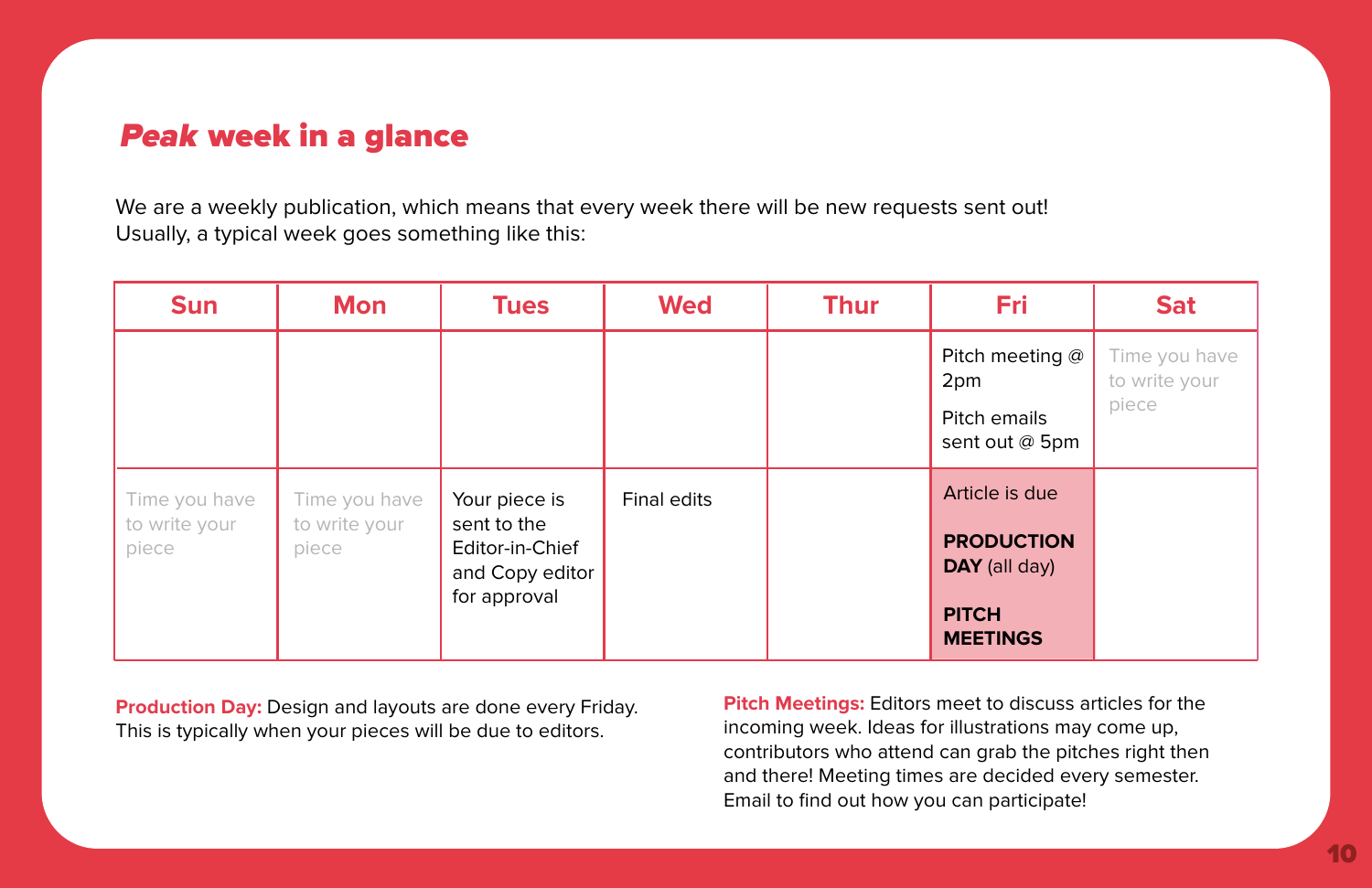### Contributor Appreciation Events

In addition to interacting with us through email and at our pitch meetings, we hold events that our contributors can participate in.

**General Events** From GMs to karaoke nights to Netflix viewing parties, we host events every semester. Keep up to date on our social media for these event dates!

**Peakies** This is our contributor appreciation night, which happens at the end of every semester. Outstanding contributors are selected for prizes and giftcards. Regardless of if you are selected for a Peakie, everyone is treated to free food and appies. This event is usually held at a restaurant either on campus (such as in Club Ilia), or off campus by reservation.